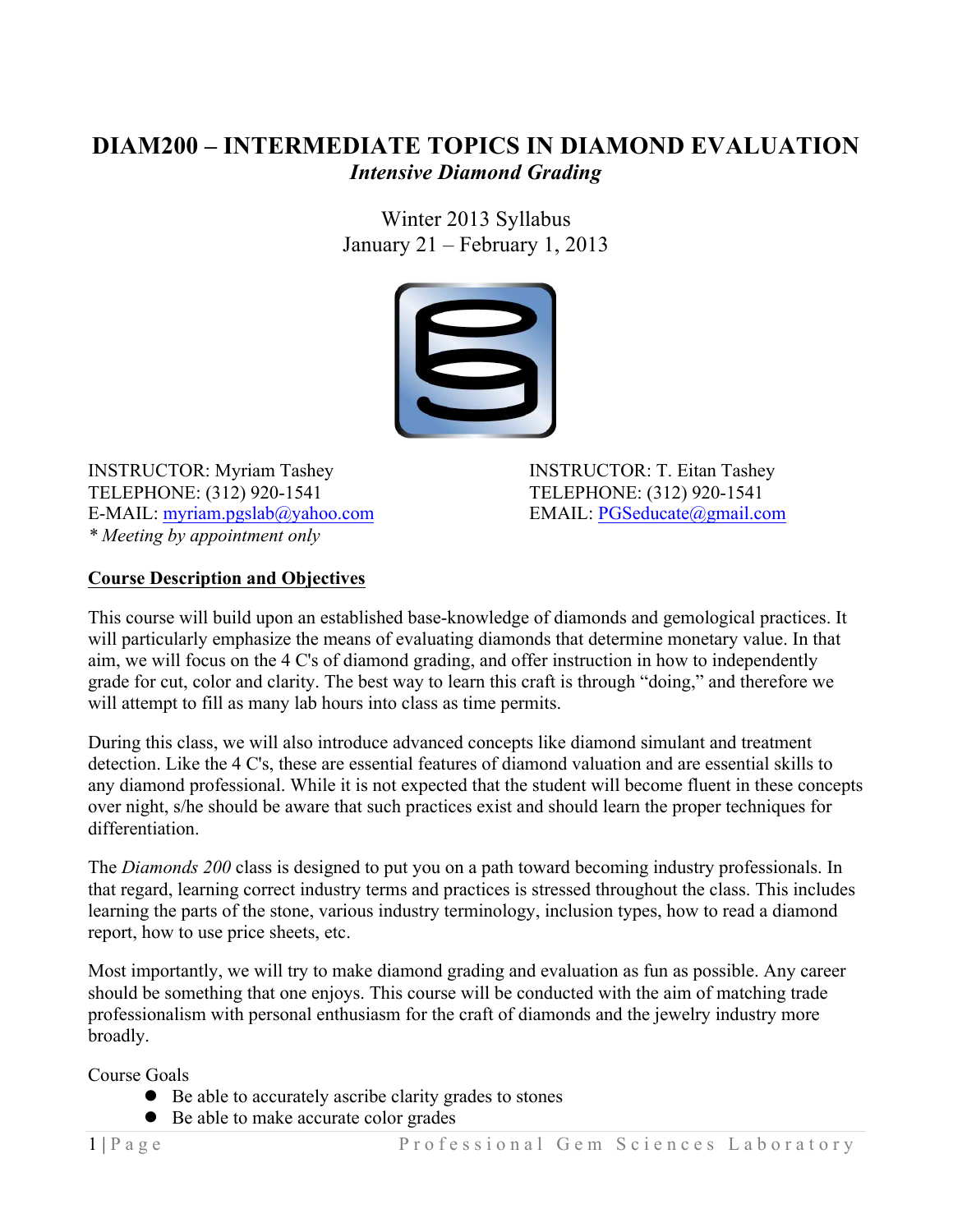- Ability to assess aspects of a diamond's cut
- Be knowledgeable of legal norms for the diamond and jewelry industry
- Be knowledgeable of the properties of diamonds

Prerequisites for this Course

- Some knowledge of terminology relevant to diamonds and the industry (crown, pavilion, girdle, table, carat, etc.)
- ! Knowledge of terminology relevant to stone inclusions (feather, crystal, cloud, natural, etc.)

#### **Class Format**

DAY 1: Introduction and Review of Basic Diamond Concepts LECTURE

- Properties of diamond
- Parts of the stone
- Diamond grading techniques and methods
- − loupe, tweezers mechanics, handling parcel papers, etc.

LAB SESSION

- Stone orientation
- Handling methods

## DAY 2: Introductory Clarity Grading

LECTURE

- Types of inclusions
- $\bullet$  Clarity grading the five factors
- LAB SESSION
	- Reading, using and writing plot diagrams
	- Grading for clarity using key terms
	- Properly seeing inclusions
- DAY 3: Practical Clarity Grading

LECTURE

- Reviewing clarity characteristics
- Working with mounted stones
- LAB SESSION
	- Grading clarity

# DAY 4: Advanced Concepts in Clarity Grading

LECTURE

- Treatments, enhancements, and modifications to a stone
- Diamond simulants
- LAB SESSION
	- Continue clarity grading
	- ! Working with fracture filled and laser drilled stones
	- ! Moissanite, CZ, Colorless Topaz, Colorless Sapphire, YAG, etc.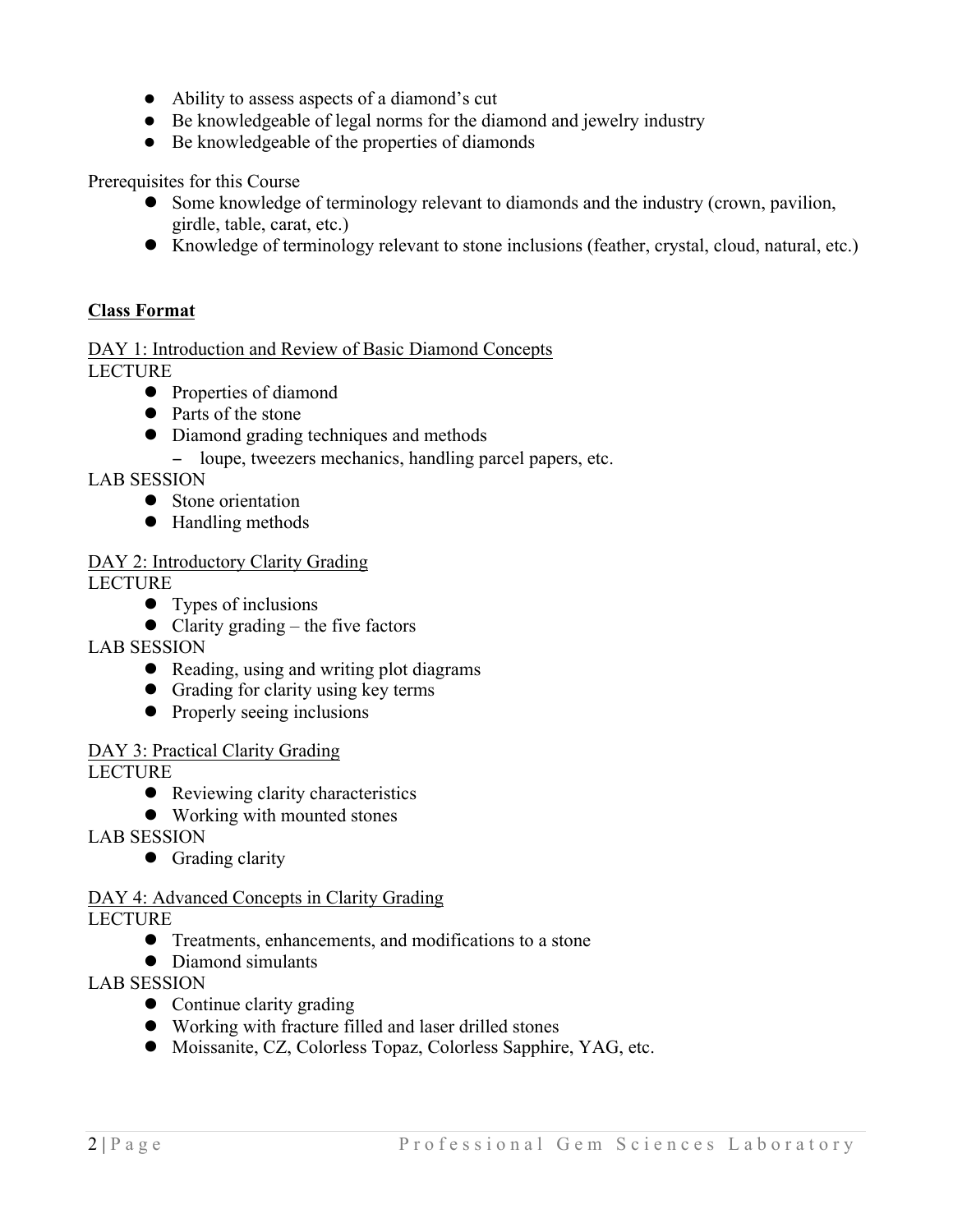# DAY 5: Introductory Color Grading

LECTURE

• Color grading theory

LAB SESSION

- How to use a diamond tray
- How to use masterstones
- Head loupe
- Grading color

#### DAY 6: Advanced Color Grading, Cut Evaluation LECTURE

- Terms and practices
- The trouble of fluorescence
- The relationship between cut and color
- Fancy color diamonds

## LAB SESSION

- Assessing polish and symmetry
- Full grading

# DAY 7: Cut continued; Professionalism in the Industry

LECTURE

- Light performance
- Through the cutter's eye

#### Part 2

• Legal norms – federal (FTC) and local (ordinances specifically pertaining to Chicago)

LAB SESSION

- Assessing the cut of a diamond
- Weight estimation on mounted stones
- Full grading

#### DAY 8: Recap of Concepts

• Full grading

#### DAY 9: Recap of Concepts

 $\bullet$  Cumulative in-class review

#### DAY 10: Exit Exam

 $\bullet$  EXIT EVALUATIONS

# **Required Reading**

Tashey, T. Eitan. *The World of Diamonds, Revised 2nd Edition*. Professional Gem Sciences Laboratory, 2012 (supplemental course literature).

#### **Further Reading**

Bray, Bill. *The Handbook of Diamond Tips: Jewelers and Dealers Frequently Asked Questions.* Morris Publishing, 2011.